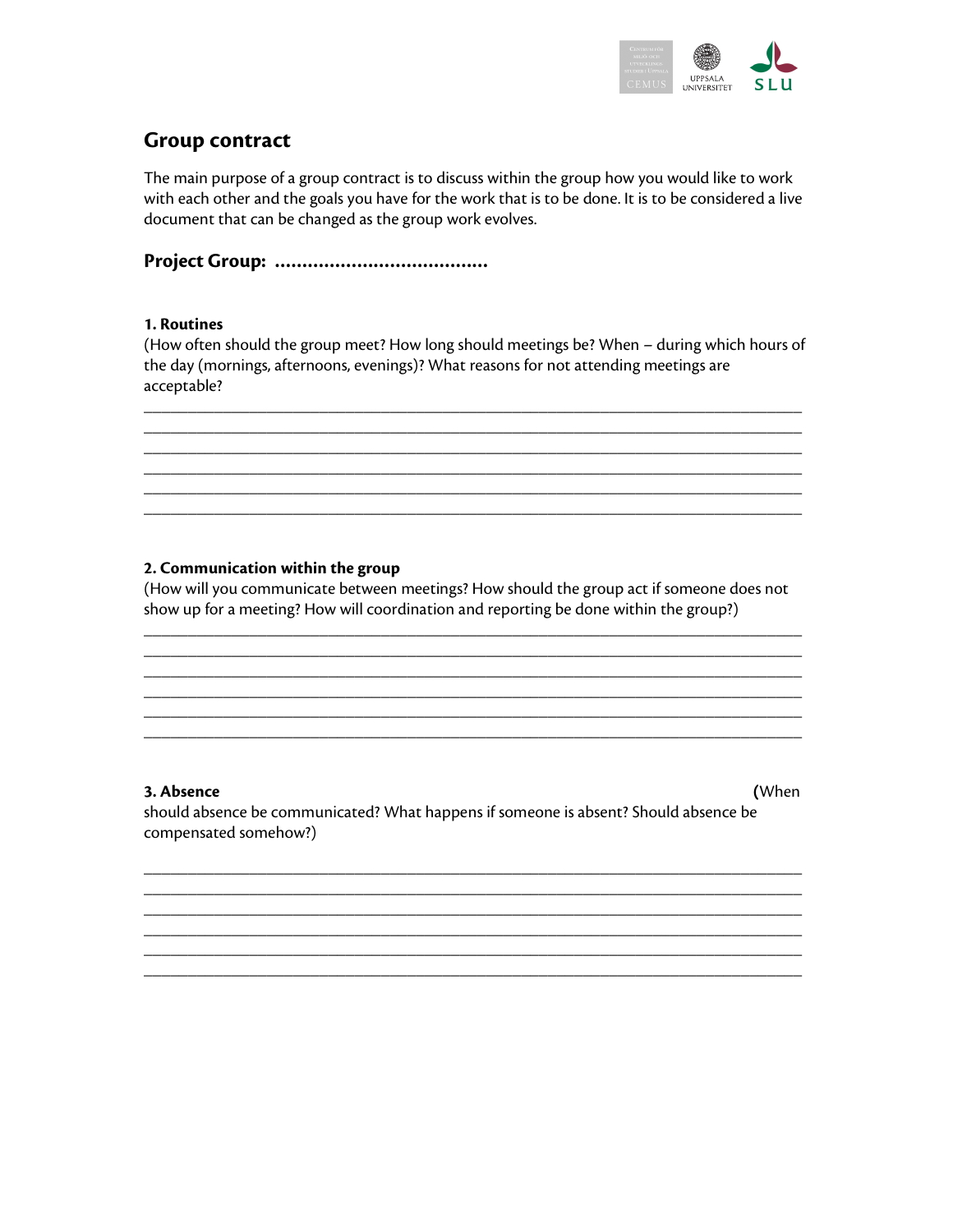

### 4. Roles within the group

(Should everyone have a specific formal role within the group? If yes, which roles are needed?)

### 5. Decision-making

(How will the group decide what should be done? Decision by majority or decision by consensus? How do you deal with disagreement?)

### 6. Work effort

(To avoid misunderstandings and irritation it is a good idea to clarify how much effort you want to put into the project. How much can you ask from eachother?)

#### 7. Responsibilities

(How should the group handle if someone does not pull their weight? How much of the work should be done between meetings?)